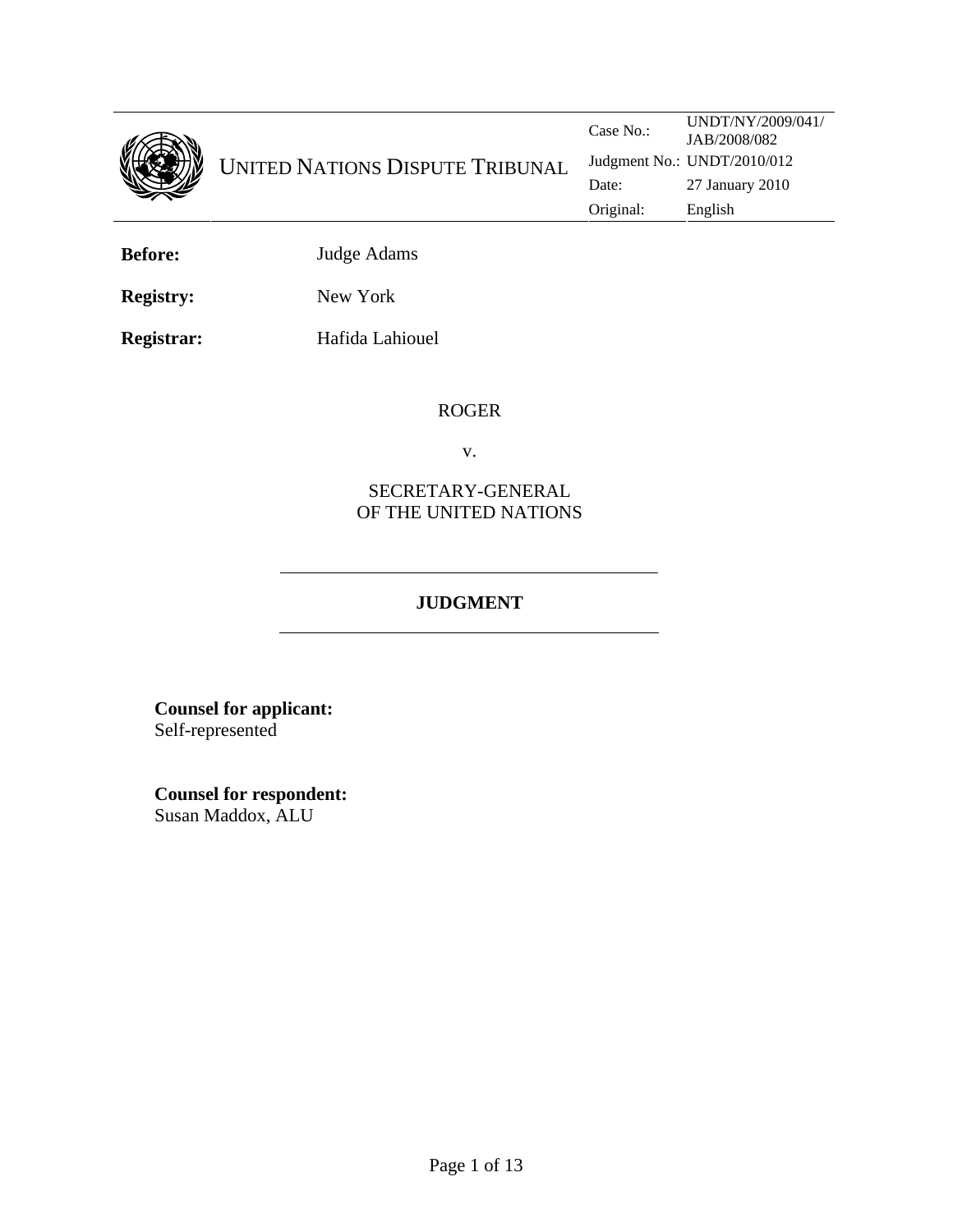## **Introduction**

1. The applicant, born and educated in France, applied to sit for the 2008 competitive examination for French-language proofreaders/copy preparers/production editors ("the examination"). Those responsible in her Section send a short-list of suitable candidates to the Examinations and Tests Section of the Office of Human Resources Management. The prerequisites for taking the examination were determined by the Board of Examiners and required that candidates must possess certain formal educational qualifications. The Board considered that the applicant did not satisfy the educational requirement. The applicant believed that she was qualified to take the examination and that supportive remarks made about this by her supervisor and work colleagues confirmed her belief upon which she relied. The questions are whether the applicant's educational attainments satisfied this requirement; if not, whether the educational requirement was so unreasonable as not to be within the authority of the Board to impose; and whether she was entitled to rely on what she had been told about her qualifications.

# **The prerequisites for candidature**

2. ST/IC/2008/15 (27 February 2008) promulgated under ST/AI/1998/7 (Competitive Examinations for Recruitment and Placement in Posts Requiring Specific Language Skills in the Professional Category) invited applications from staff members to take the examination. The Circular stated  $(cl 4(c))$  that the candidates must –

[hold] at least a three-year first-level degree or an equivalent qualification from a university or institution of equivalent status in which French is the language of instruction or hold a university degree from a recognized school of translation.

However, this requirement could be waived  $(cl 6) –$ 

… for staff members who, in the judgment of the Board of Examiners, have appropriate post-secondary educational qualifications from a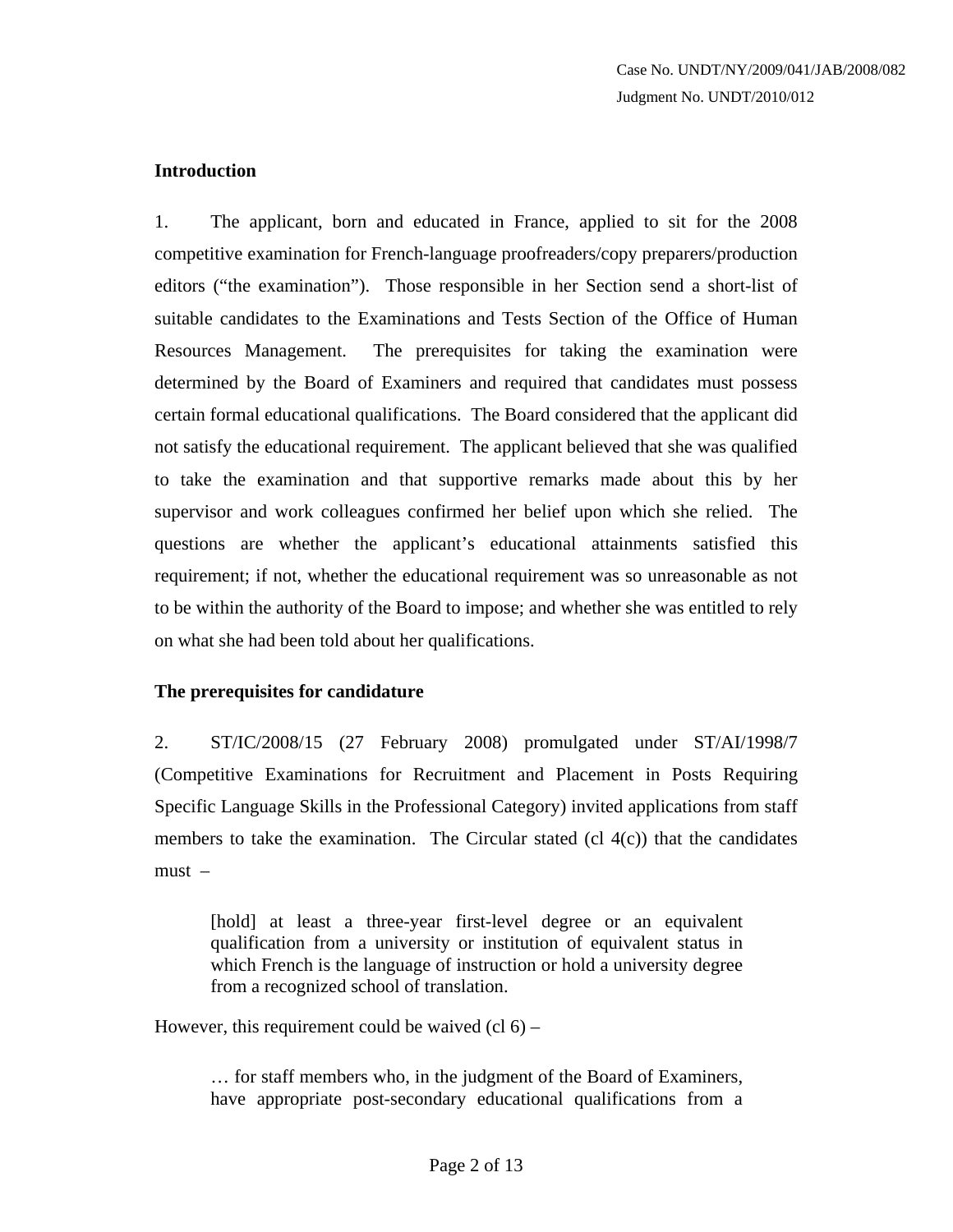university or institution of equivalent status at which the principal language of instruction is French, in addition to five years of continuous service with the United Nations Secretariat by 31 December 1989.

# **Higher education in the UN**

3. The UNESCO "Convention on the Recognition of Studies, Diplomas and Degrees concerning Higher Education in the States belonging to the Europe Region" (done on 21 December 1979) led to the definition of the term "higher education", now widely used as a reference within the United Nations system. According to the later "Recommendation on the Recognition of Studies and Qualifications in Higher Education" (of 13 November 1993) –

'higher education' means all types of studies training or training for research at the post-secondary level, provided by universities or other educational establishments, that are approved as institutions of higher education by the competent State authorities.

4. In its "Guidelines for determination of level and step on recruitment to the professional category and above" (approved on 30 April 2004) the United Nations Human Resources Handbook provides –

# *II. ACADEMIC QUALIFICATIONS*

4. The minimum required for appointment at the Professional level and higher is the first level university degree from an **accredited (officially recognized)** university or institution. An advanced degree may be required for some functions…[bold in original]

In Section VI, dealing specifically with language staff, para 14 concerns "long term recruitment from the roster of successful candidates from the competitive examination for language staff", and sub-par 14.1 states that the "P-2 step 1 is granted to candidates who hold a Bachelor/Master degree or equivalent".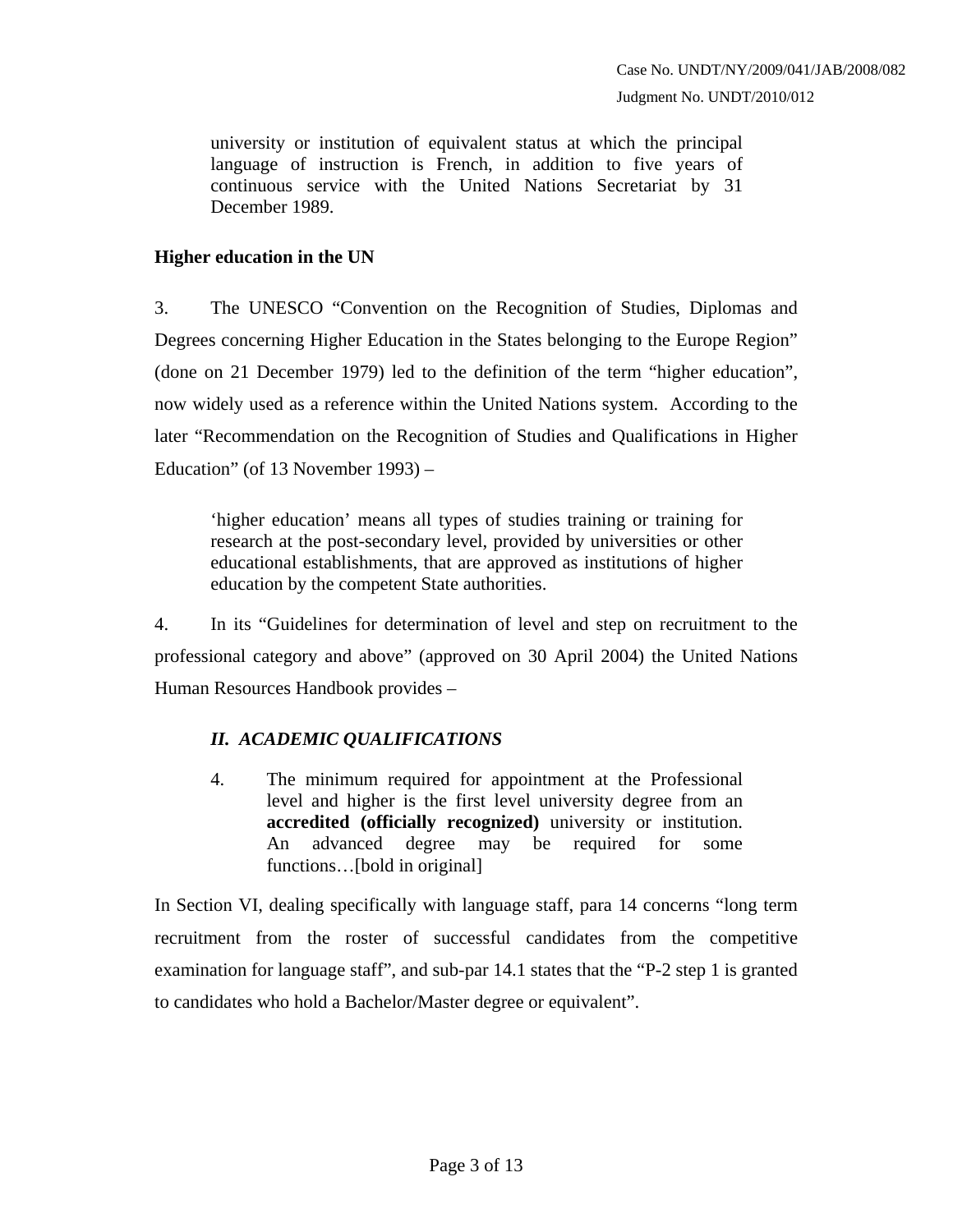#### **The French educational system**

5. The French educational system is legislated in the *Code de l'Education*, which regulates the French educational system, finances public universities and educational institutions, and also validates all degrees, diplomas or certificates. All private institutions are required to be accredited through the Ministry of Education and undergo an official system of inspection and evaluation. Such accreditation is a prerequisite for awarding a degree recognized by the State or a professional certification recognized by the *Commission Nationale de la Certification Professionnelle*, an official public sponsored French academic body, whose mandate is to register all recognized professional training.

6. Education into three different stages: primary, secondary and higher education, this last corresponding to university studies. Generally, education is conducted by academic staff who have gone through a certification process and are civil servants. After five years of primary school, students go on to secondary education which is divided into two cycles. At the end of the first cycle, which takes place in a college the students, may choose between vocational training school for two years and obtain a "*Certificat d'aptitude professionnel*" ("CAP") or pursue a more general curriculum for 3 years toward the second cycle in a "*lycée*" which prepares students for the "*baccalauréat*". The *baccalauréat* or an equivalent is a prerequisite for entering university or preparatory classes to the competitive examination for the "*grandes écoles*". In the non-university sector, on the other hand, students are admitted on the basis of their academic record or, more commonly, by competitive examination and a *baccalauréat* is not usually required.

#### **The applicant's academic qualifications**

- 7. The following is the applicant's academic *curriculum vitae*
	- a. In 1966 she obtained the *Brevet d'Etudes du premier cycle*.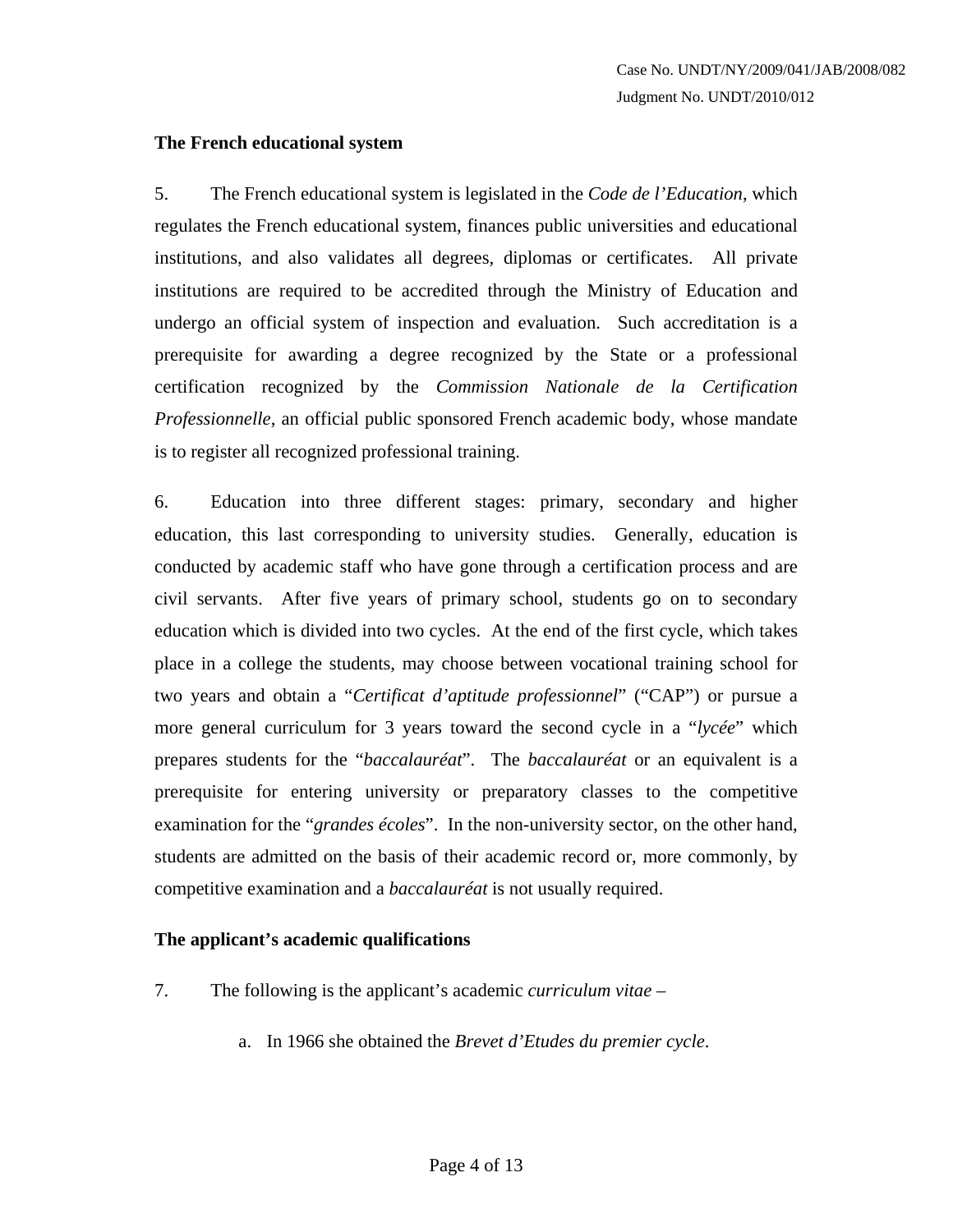- b. In 1968 she obtained the *Brevet d'Enseignement Commercial*, a Certificate obtained after two years of the first cycle ("*premier cycle*").
- c. In March 1972 she obtained a *Certificat de Fin de Cycle d'Etudes du C.E.P.T.* (or *Diplôme d'Hôtesse*), another vocational certificate requiring a year's study (1971-1972) from the *Centre D'Etudes de Promotion du Tourisme* in conjunction with the Ministry of Labour and Employment.
- d. In July 1980 she obtained after one year of training a *CAP Banque* which, according to the Ministry of Education, sanctions training in specific vocational skills.
- e. From 15 March 2007 to 15 February 2008 she undertook vocational training from the *Centre d'Ecriture et de Communication* ("the Centre") for a total of 450 hours and obtained a certificate, *Attestation de formation au métier de correcteur*. The applicant's instructors were highly qualified, being the Head of Proofreaders at the prestigious *Le Monde* newspaper and an Editor and Instructor at the *Ecole Supérieure de Journalisme*.

8. None of these qualifications are the equivalent of the *baccalauréat*. So far as the Centre is concerned, according to the respondent, its website states that it was launched by Mr. Jacques Décourt, a trainer at the *Ecole Supérieure de Journalisme de Lille* with the purpose of improving the quality of the participants' writing skills and that it offers other training, in evening courses or by long distance, led by journalists and writers. The Centre has not been accredited by the Ministry of Education and cannot award a university degree recognized by the State or a professional certification recognized by the *Commission Nationale de la Certification Professionnelle*. Its teaching staff comprises professionals in the printing and editing fields who are not civil servants from or affiliated with the Ministry of Education. It is not listed by the *Office National d'Information sur les Enseignements et les*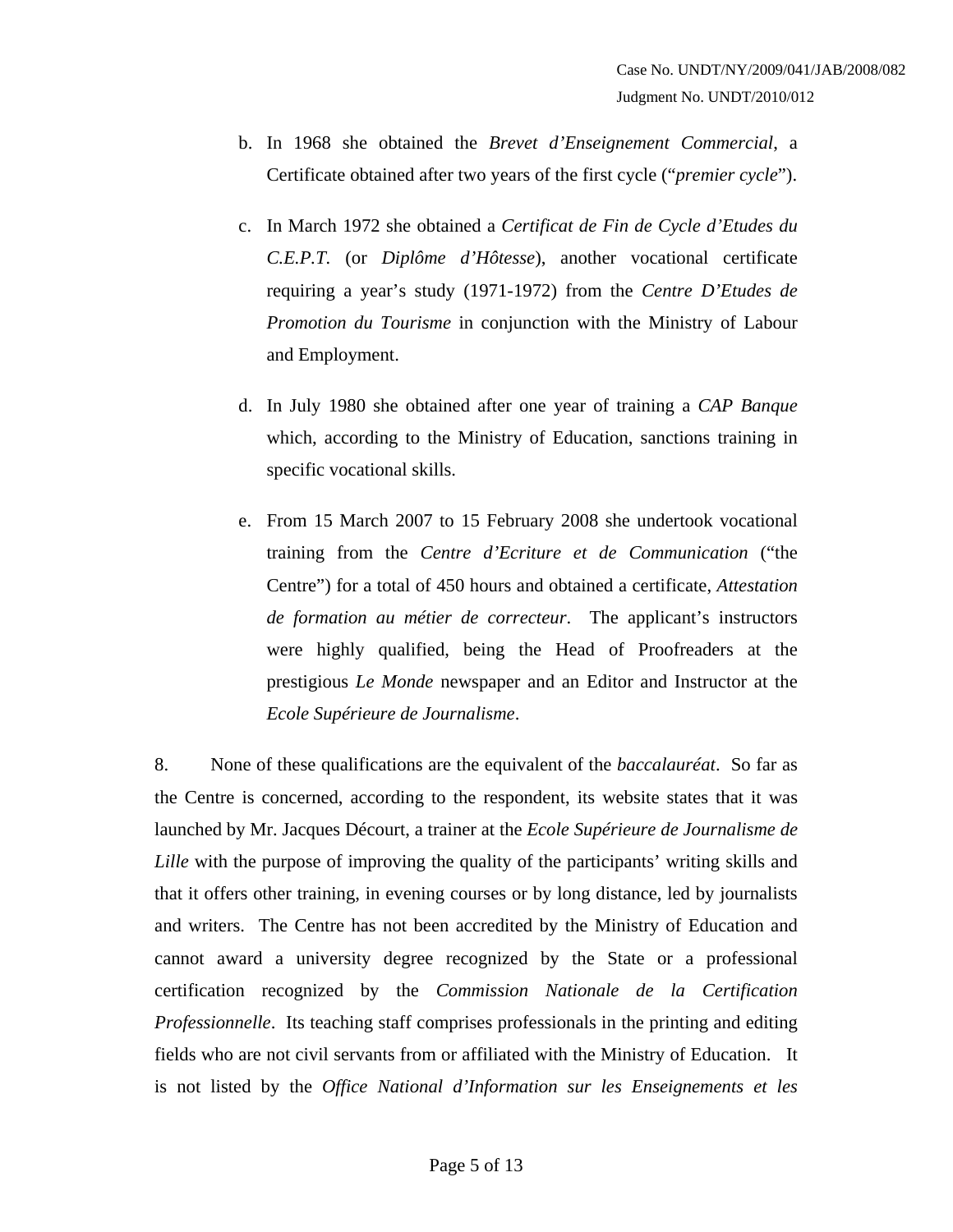*Professions*, an official academic body which lists all accredited private or public establishments in France recognized as conferring official or equivalent university degrees.

9. I should mention that, in order to demonstrate that she could have undertaken university studies in order to qualify to take the examination, the applicant tendered that a letter of acceptance from a U.S. college as a full-time freshmen for the Spring 2010 semester. No one suggests, however, that the applicant could not successfully undertake university or higher education studies of the kind required as a prerequisite for taking the examination. I would also point out that a U.S. college is unlikely to conduct most of its courses in French.

## **The role of the Board of Examiners**

10. The Board of Examiners considered that completion of the applicant's vocational studies with the Centre was not equivalent to undertaking a university degree and that the Centre is not an institution of equivalent status to either a university or higher studies institution for the purposes of the French educational system. Nor can the certificate provided by the Centre to the applicant be regarded as the awarding of a university or equivalent degree. Accordingly, the applicant was not qualified to undertake the examination according to the criteria specified in either cl 4(c) or cl 6 of ST/IC/2008/15.

#### **Applicant's work history**

11. In September 1983 the applicant (a native French speaker) started working for the Department of Information (DPI) at the G-3 level. In October 1987 she was employed by UNDP, resigning in October 1995. From 1995 to 2000 she held various short-term consultancy contracts with UNDP/UNOPS. Since September 2000 the applicant has been employed by DPI as a proofreader assistant in the Copy Preparation and Proofreading Section, holding a G-5 post at level 10. As an assistant, the applicant was not authorized to sign documents for publication. Her professional skills are very highly regarded by her supervisors and work colleagues.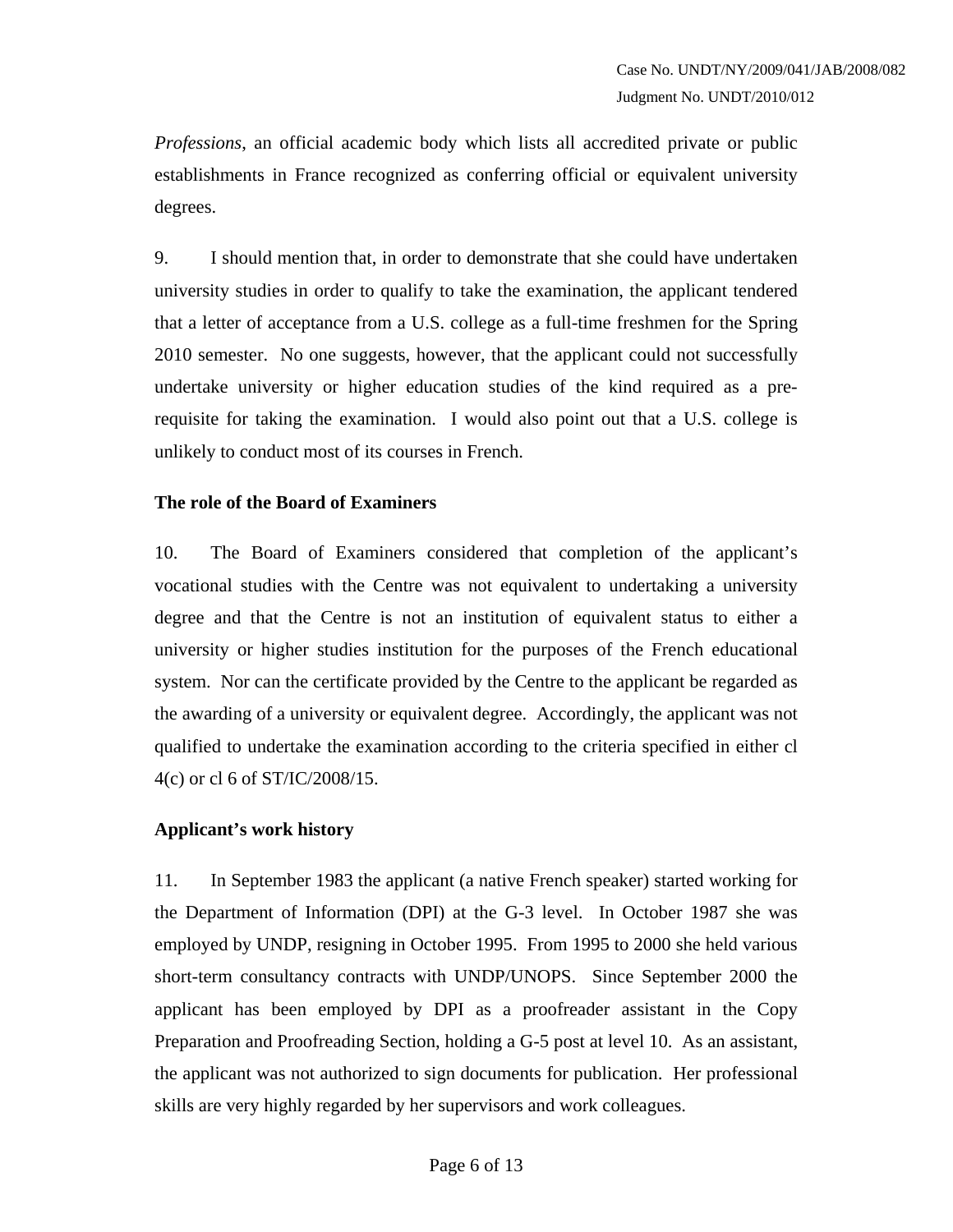12. Whilst the applicant was working at the DPI, she was informed by a former proofreader in the French unit of the course offered by the Centre which, as the applicant was given to understand, qualified a person as a proofreader under the French educational system. The applicant informed her colleagues that she had registered with the Centre to undertake a correspondence course to obtain what she described as "the diploma of proofreader" so that when a competitive examination was held she would have the necessary background to undertake it. Her colleagues encouraged her in this endeavour. In 2006 the applicant raised the matter several times with the new Chief of Section informing him, in substance, that she was undertaking a course which under the French educational system leads to the profession of proofreader, and that she hoped that when a competitive examination for French language proof readers/copy preparers/production editors was eventually contravened, she would, by then, have the diploma and would be already performing as a proofreader. The Chief of Section was encouraging and acknowledged the excellence of her work as a proof reader. Indeed, he approved payment by the Organization of the cost of the Centre's course. When the examination was announced, the applicant's colleagues were very encouraging and, it seems, thought that the course she had undertaken with the Centre was a degree, which entitled her to sit for it. The Chief of Section gave evidence at the hearing that, until he saw the examination notice, he was not aware of the actual prerequisites for taking the examination. He said, and I think this was not really disputed by the applicant, that he had never told the applicant that she did qualify for the examination, although he thought she would have been an excellent candidate.

13. The notice of the examination was given by circular on 27 February 2008, ST/IC/2008/15. (It seems that the last examination had been conducted some 10 years or so previously.) On 8 April 2008 the applicant applied to take the examination. The Board of Examiners rejected her application on 22 April 2008 on the basis that she neither satisfied the primary requirement nor qualified to be considered for waiver. The applicant said, and I accept that, that her work colleagues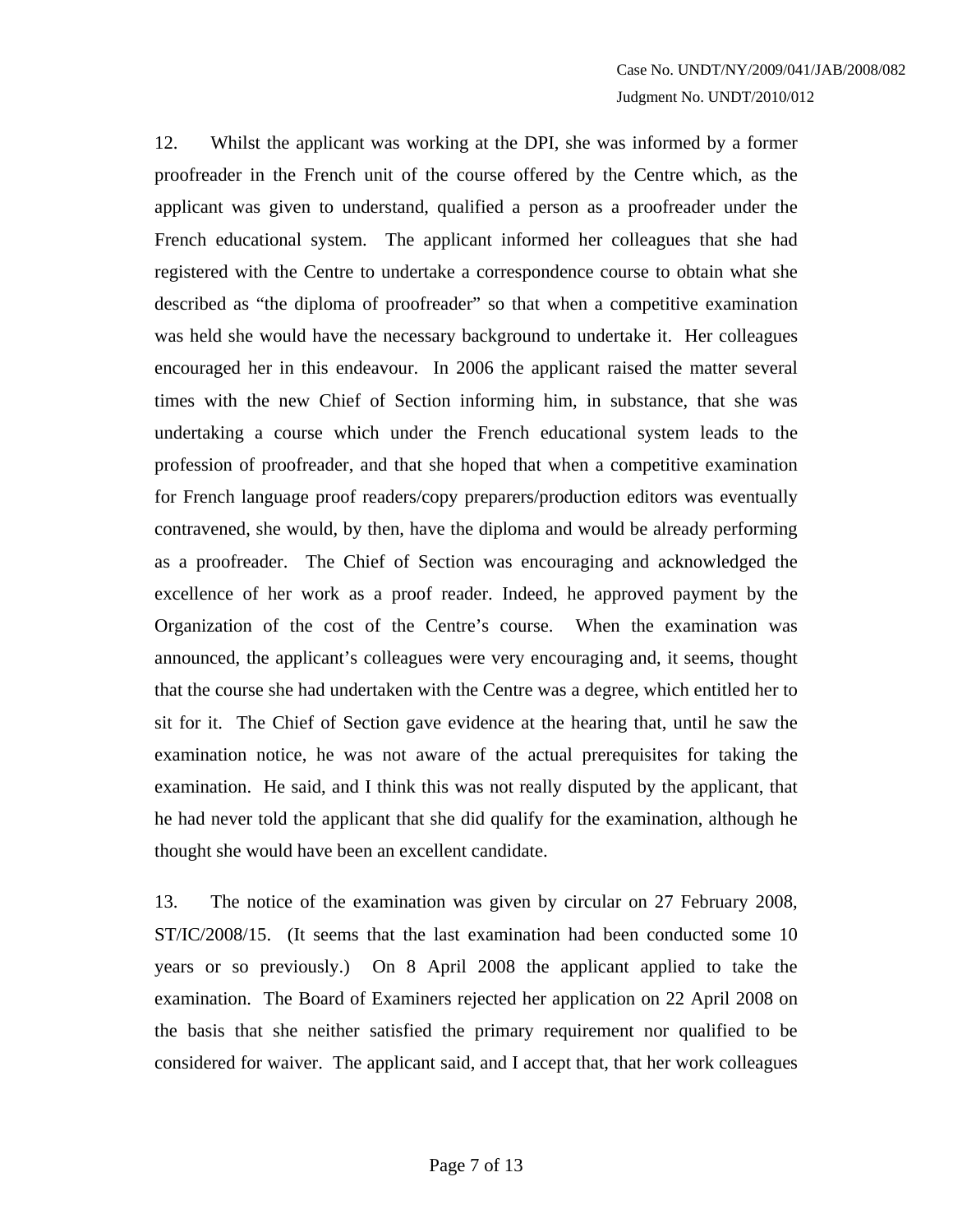were surprised by this and thought that her experience and qualifications should have enabled her to take the examination.

## **Applicant's submissions**

14. The course at the Centre fulfilled the requirements of cl 4(c) of ST/IC/2008/15. Even if it did not, she was led to believe by some of her colleagues, including supervisors, before taking the course that it would be adequate to qualify for the examination. Furthermore, if the academic merit of her various qualifications, especially the certificate from the Centre, are not recognized, this amounts to discrimination against French nationals, since though she has qualified to be a professional proofreader in France, this is not recognized by the UN. Moreover, since the purpose of the examination is to identify staff able to undertake the full responsibilities of proofreader and she has already demonstrated this ability both through the excellence of her work in the Section and by successfully completing the course at the Centre, the requirement that a formal University degree (which might have nothing to do with the relevant skills) as an essential prerequisite before she can be permitted to take the examination is so unreasonable as to be outside the powers of the Board of Examiners.

15. Lastly, the applicant had worked in the UN system for over five years before 1989 and had obtained adequate post-secondary educational qualifications from the Centre, which was an institution of equivalent status to a university. Thus, she came within the waiver provided by cl 6 of ST/IC/2008/15 and the Board should have considered whether the requirement of cl 4(c) could be waived.

#### **Respondent's submissions**

16. Cl 4(c) of ST/IC/2008/15 is unambiguous. It is clear that the Centre is not a university or other institution of higher learning evaluated and accredited in accordance with the system administered by the French Government and recognized by the State authorities; the course completed by the applicant did not lead to a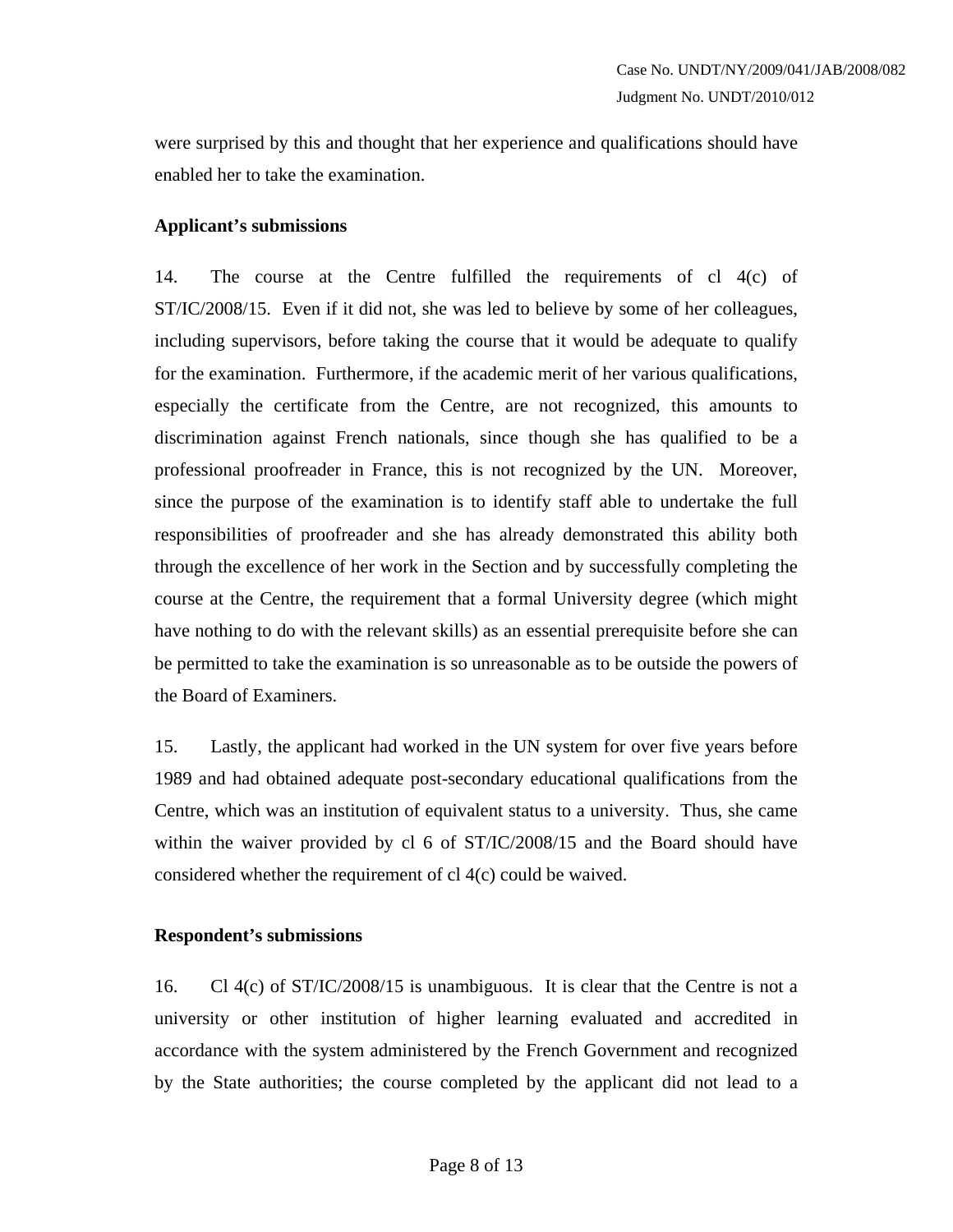university degree or its equivalent; it did not even last three years. Moreover, students are not admitted through a competitive examination and do not need to hold the *baccalauréat* and the certificate provided by the Centre is not obtained through a final exam and is not a national diploma.

17. As to the requirements of cl 6, the Centre was not a university or equivalent institution and the applicant's five years of service with the UNDP was not service with the United Nations Secretariat.

18. It would have been clear to the applicant from the United Nations Human Resources Handbook that promotion to P-2 level requires a Bachelor/Master degree or equivalent and that the Centre's course could not be so described. Accepting that the applicant discussed with colleagues and supervisors her proposal to take the proof reading course at the Centre, there is no evidence that they fully understood the nature of the course or the status of the Centre as an institution of learning or the likely requirement that university qualifications would be an essential prerequisite for taking the examination. Nor did any of these persons suggest that they were in a position to give the applicant any assurances in this regard and, at all events, none were authorized to do so on behalf of the Organization.

#### **Discussion**

19. It follows from the descriptions of the character of a university or equivalent institution in the French educational system as set out above that the Centre could not be so regarded and that the qualification achieved by the applicant, although no doubt worthy and very useful for her work, could not in any sense be regarded as the equivalent of a university degree. Moreover, the applicant could not satisfy the other criterion specified in cl 6, namely "five years of continuous service with the United Nations Secretariat by 31 December 1989".

20. There is no evidence that, when she took the course, the applicant enquired as to whether it was the equivalent of a university degree or, indeed, that she even concerned herself with the question. In my view the evidence shows no more, at its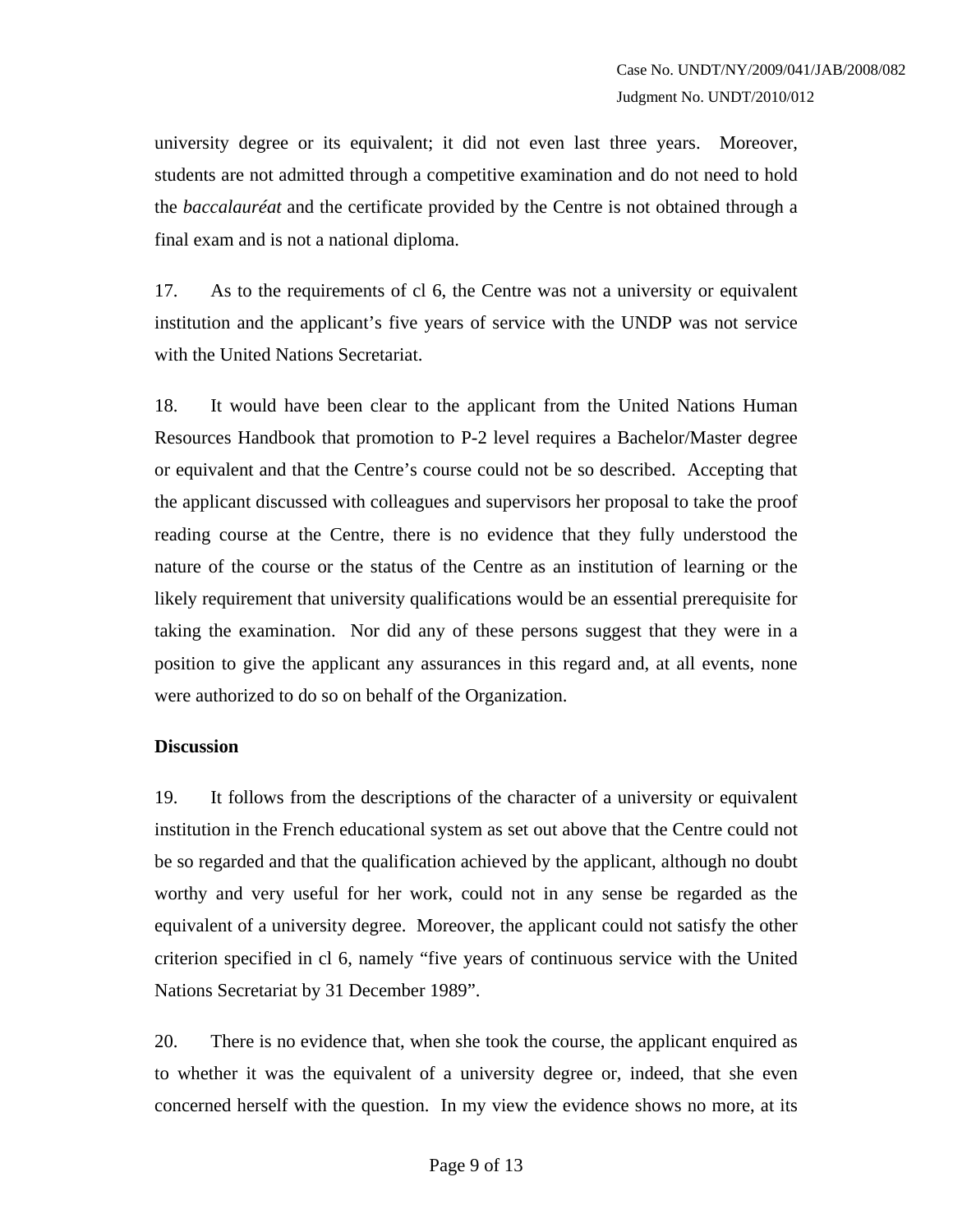highest, than that the applicant's colleagues and supervisor assumed that she might qualify for the examination and were expressing their expectations rather than giving any assurances, and that no reasonable person would have relied on what they said for the purpose of making a decision about whether or not to undertake university or equivalent studies in order to be able to sit for the examination. The applicant had no reason for believing that these persons would have had a sufficient understanding either of the French educational system or of the nature of the Centre or the course to give her informed or reliable advice about the question. If she did rely on what they told her, it was not reasonable for her to do so. Moreover, they did not assert, nor did they have, any authority to bind the Organization as to the prerequisites for candidature.

21. There is no evidence one way or another whether the applicant consulted ST/AI/2003/7 concerning recruitment into the Professional category, or the guidelines from the United Nations Human Resources Handbook cited above. Had she done so, it is inevitable that she would have realized that her qualification from the Centre, however useful from the point of view of increasing her skills as a proof reader, would be most unlikely to satisfy the requirements for appointment at the professional level for proof readers (though the criteria were yet to be determined for this group by a Board of Examiners pursuant to the special rules prescribed by ST/AI/1998/7), because the Centre was not an officially recognized university or institution.

22. Finally, I am of the view that – considering the purpose of the examination – it was reasonable to impose the specified prerequisites, with the possible exception, in respect of waiver, of requiring five years service with the Secretariat as distinct from other organizations within the UN System. However, it is unnecessary to do more than express a doubt about this issue since the applicant cannot, at all events, satisfy the other waiver requirement. The criticism of the applicant that there was no requirement of vocational relevance in the required university studies is unconvincing since it is obvious that any course of at least three years university study requires a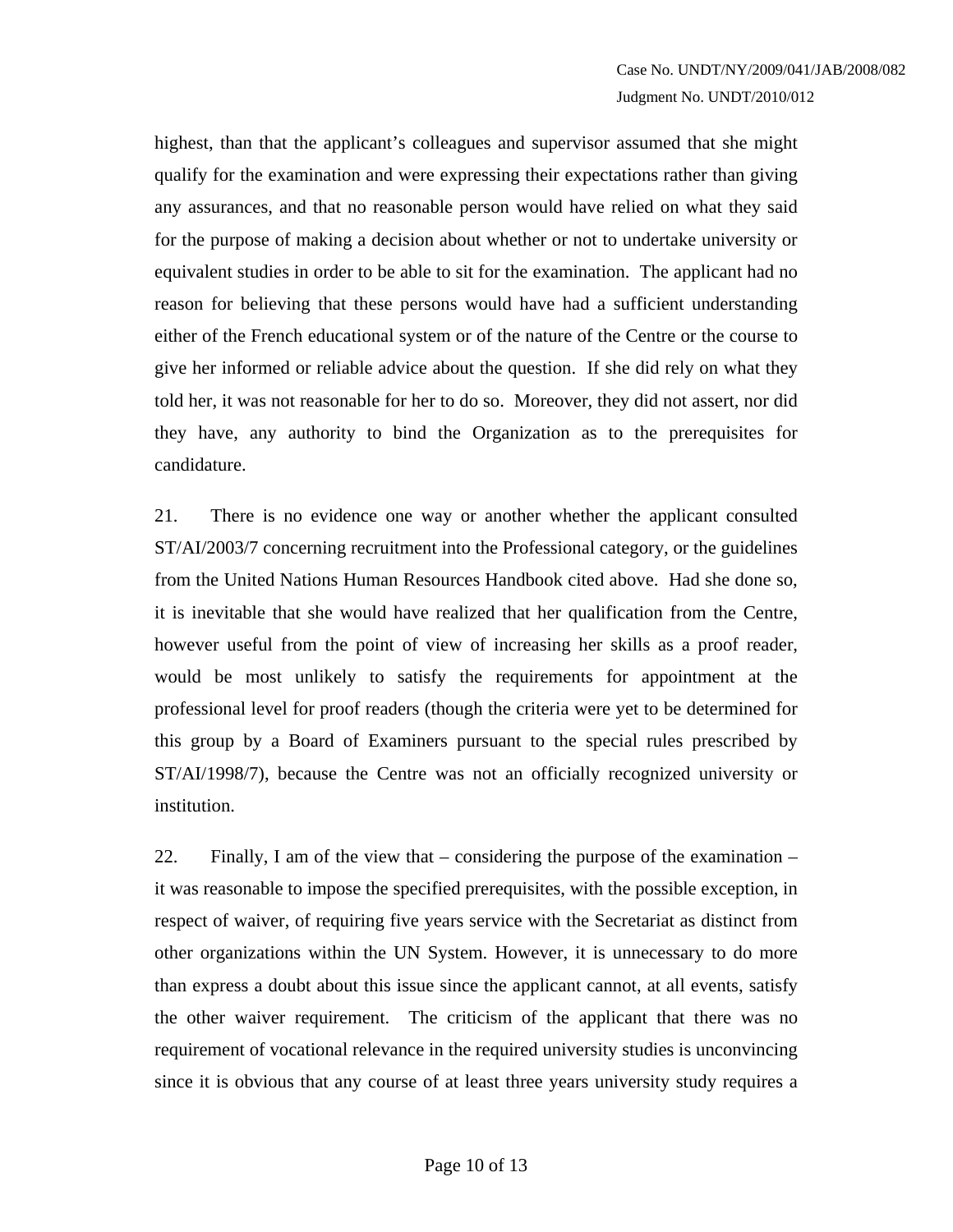high level of language skill and a wide, if perhaps specialized, vocabulary and this attribute is very relevant for the work envisaged to be done by successful examinees. One can reasonably assume that more directly relevant skills would be tested by the examination itself. As to the waiver criterion in cl 6 that the post-secondary qualifications be obtained in a university or equivalent institution, this also is a reasonable requirement.

23. The applicant submitted that the prerequisites were discriminating against persons educated in France. I reject this submission: firstly, the requirements simply applied the educational schemes of tertiary education in various States without any distinction; and, secondly, the course at the Centre was not recognised officially by the relevant French authorities.

24. To be fair to the applicant, I should mention that the Chief of Section in his evidence generally commended the applicant for the high quality of her work and that he stated he believed she was an excellent proofreader. It may well be that – even if she did not overcome the hurdle of the examination necessary to obtain her promotion – the applicant had, objectively speaking, all the skills that would have enabled her to work at the level of the position to which she quite reasonably aspired.

#### **Additional note**

25. I should mention that there is a question whether ST/AI/1998/7 was the applicable instrument governing the eligibility criteria applicable to the examination. ST/AI/2003/7, entitled "Competitive examination for recruitment to the Professional category of staff members from other categories", was promulgated specifically "for the purpose of defining the conditions under which staff members in the General Service and related categories may take competitive examinations for recruitment to the Professional category" and thus appears to apply specifically to the applicant's situation. Certainly, as at 23 March 1998, the conduct of the examination was controlled by ST/AI/1998/7 so far as all language staff up to P-3 were concerned. The question is whether the later Administrative Instruction, by specifying its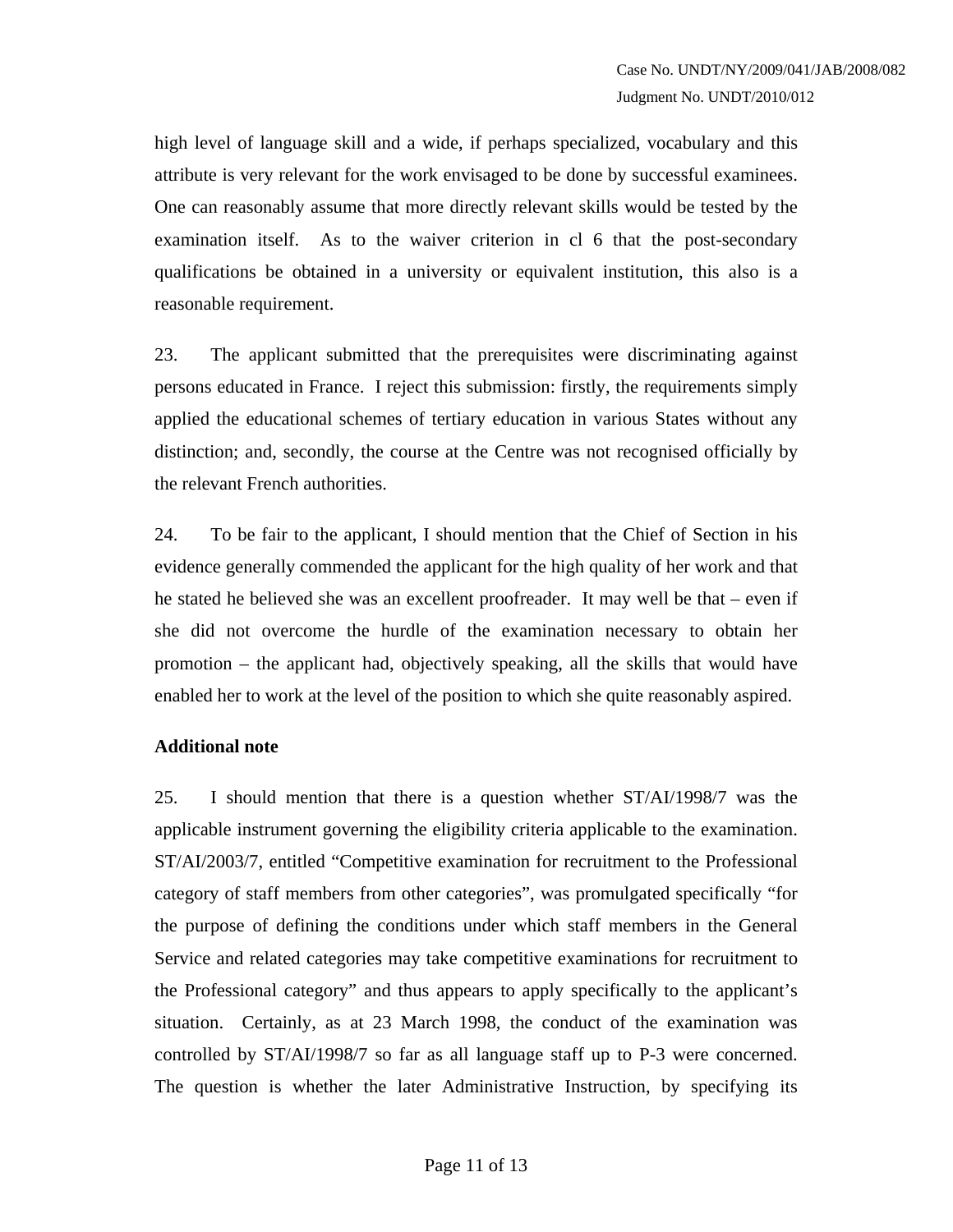application to General Service staff without reference to any distinctions between occupational groups, carved out that class of staff and applied different rules to their eligibility for competitive examination as well as a different supervisory structure in the creation of a Central Examination Board and Boards of Examiners to replace the *ad hoc* boards that were applicable under the 1998 Administrative Instruction.

26. The two Administrative Instructions can be made consistent in two contradictory ways: first, by regarding ST/AI/1998/7 as applying to all staff up to P-3 seeking appointment to a language post requiring a Professional category staff member and ST/AI/2003/7 as applying to all General Service staff seeking recruitment to the Professional category except posts requiring special language skills; and, secondly, by regarding ST/AI/1998/7 as applying only to language staff in the Professional category seeking appointment in that Category in a language post and ST/AI/2003/7 as applying to all General Service staff seeking recruitment to the Professional category in any occupational group. The fact that ST/AI/2003/7 is the later instrument, expressly refers to a particular category of staff and makes no distinction in terms of occupational group strongly favours the latter interpretation. This would have the consequence, amongst other things, of making the entire process invalid so far as the applicant was concerned, having regard to the different eligibility criteria as between the Administrative Instruction and the Circular and the role on the one hand of the Central Examinations Board and on the other of the Board of Examiners. However, reasonable arguments can also be made favouring the former approach. The practice adopted by management (which I do not criticize) is not a useful guide to interpretation of legal rules.

27. This difficult question was not raised in submissions. Since under both regimes the applicant would fail, because she did not have either the requisite university degree or five years of service in the Secretariat, it is unnecessary to answer it. I raise it in the hope that ST/AI/2003/7 will be amended to make its scope clear.